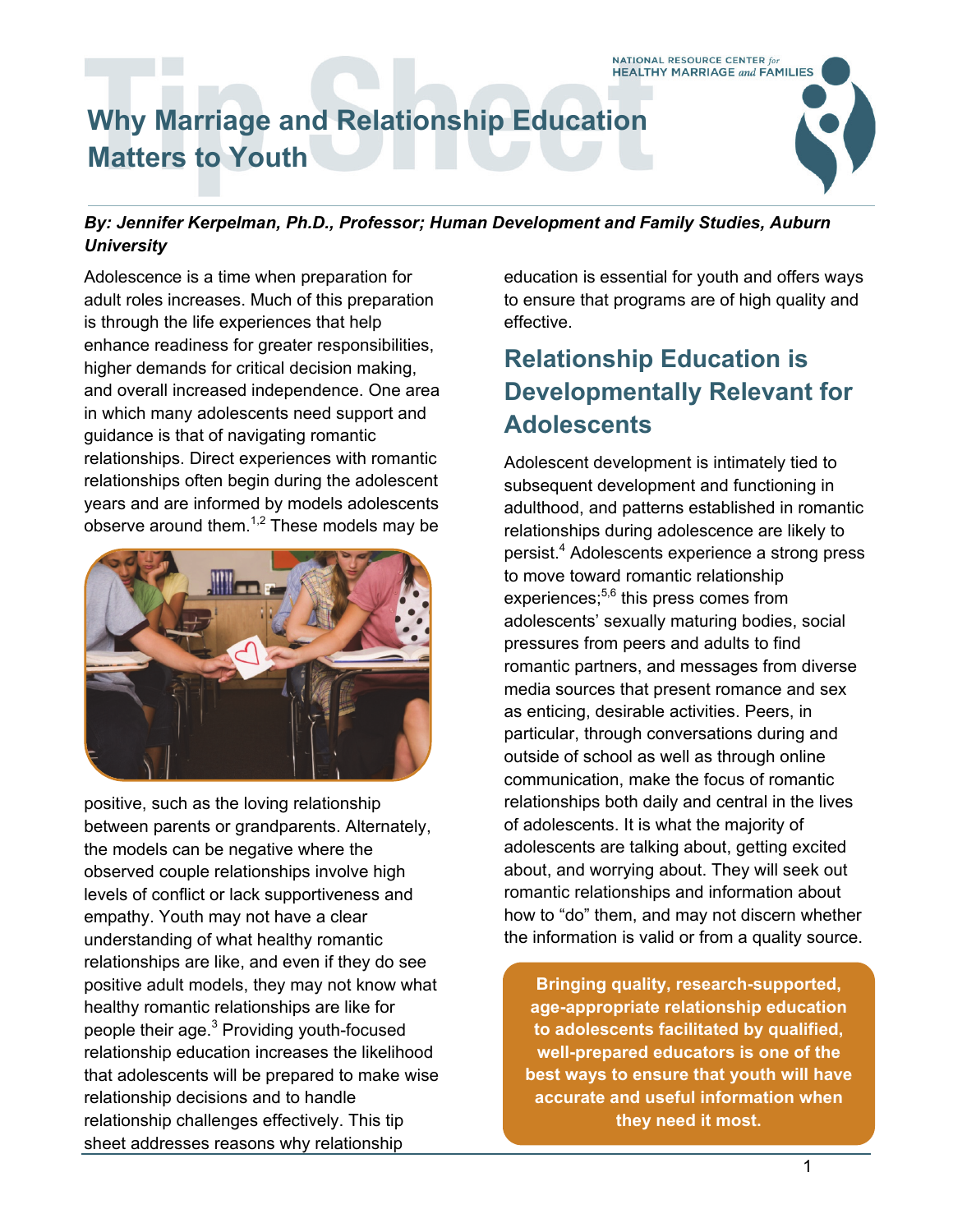#### **Support age appropriate developmental needs and processes:**

During adolescence, interest in forming close relationships with peers, including romantic partners, increases.<sup>7</sup> With this interest is the need to have accurate information about how to form and maintain healthy peer relationships; how to make decisions about sexual behavior; how to manage relationship problems; and how to incorporate what is being learned in friendships and romantic relationships into ongoing personal development. Relationship education helps ensure that adolescents have accurate information and a place to ask questions as new needs arise.

### **Foster youth resilience:**

When youth are educated about healthy relationships, such education increases their accurate understanding of how relationships function and builds skills and behaviors associated with maintaining healthy romantic relationships.<sup>8</sup> Relationship education has also been shown to most benefit adolescents who face multiple obstacles to having access to information about healthy relationships. $9$  It is important to offer relationship education opportunities for all adolescents, with a special effort to ensure the information gets to youth with greater risk factors including: living in low resource families, experiencing unstable family structures, participating in the foster care system, or having been adjudicated. From a risk and resilience perspective, as youth face additional obstacles in their lives, they need supports such as relationship education to help them counter these obstacles.

#### **Counter inaccurate messages youth receive about relationships:**

When adolescents are unable to access relationship information from reputable sources, they are likely to believe faulty information about romantic relationships. Youth can receive

inaccurate messages from family members and peers, websites, and other media sources. Quality relationship education delivered in school or community settings offers a way for youth to distinguish between accurate and inaccurate information and increases protective factors promoting youth resilience.

# **Relationship Education Facilitates Problem Prevention**

possessiveness, and relationship violence. $^{13,14}$ Although romantic relationship experiences during adolescence are normative and part of healthy development, $10$  they can also introduce unhealthy risk-taking behaviors and experiences that are associated with a host of negative consequences for adolescents and their families. In particular, engaging in romantic relationships increases the potential for adolescents to become sexually active. $11,12$ Sexual activity increases adolescents' risks of unintended teen pregnancy; contraction of sexually transmitted infections; and experiencing negative emotional consequences such as anxiety, depression, and suicidal ideation. Romantic relationships also increase the likelihood of experiencing jealousy, Relationship violence can take the form of physical, psychological, or sexual aggression. Many adolescents may confuse jealousy with love or believe that controlling behaviors indicate caring.

capacities to avoid unhealthy risk **Relationship education can dramatically increase adolescents'**  taking and to get help sooner if they **find themselves in a physically or emotionally compromising relationship.** 

*.*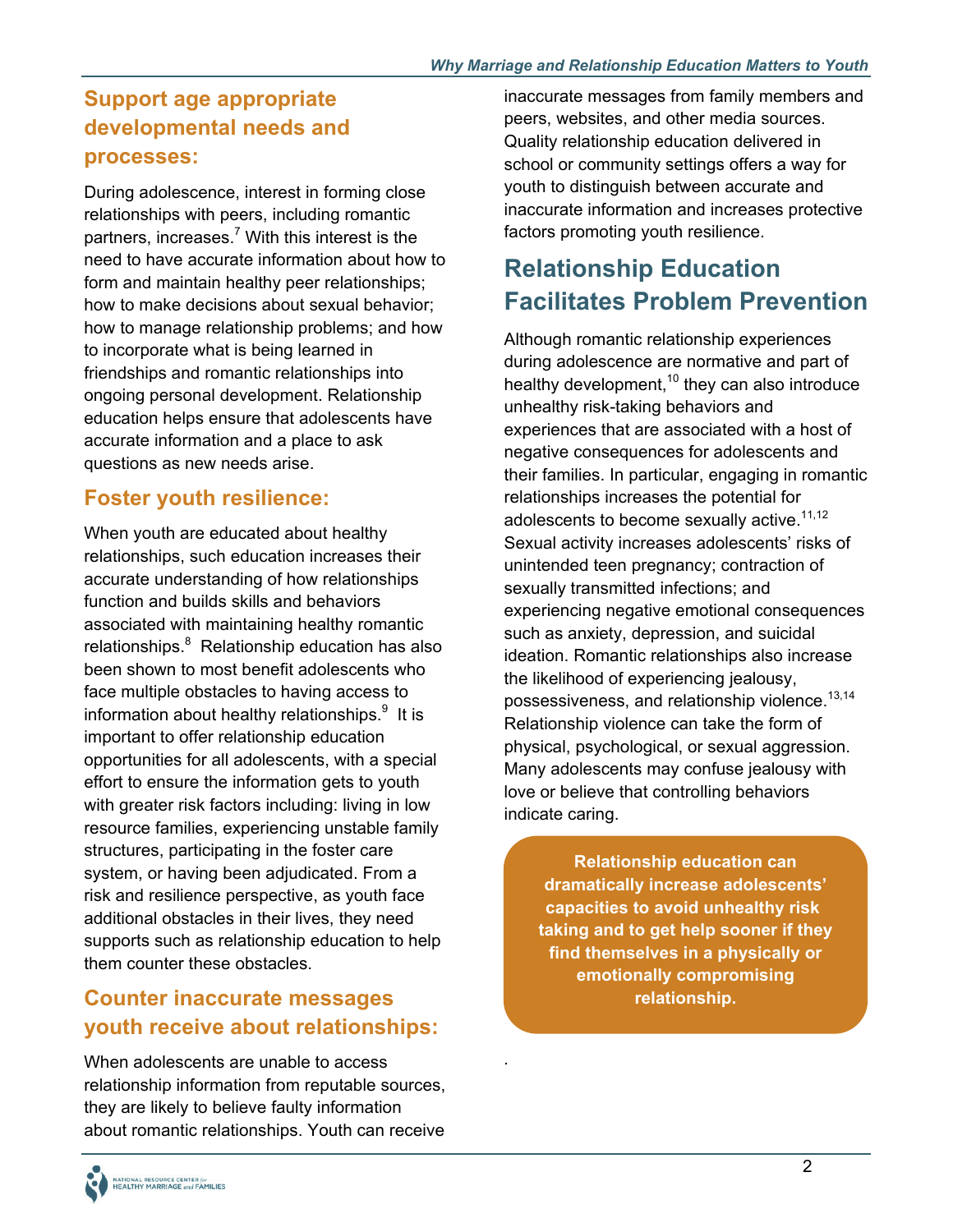## **Help adolescents think about how decisions in the present matter for the future:**

Developmentally, it is normal for adolescents to make decisions based on immediate needs and wants, giving little thought to future implications or consequences. This especially is true when adolescents find themselves strongly attracted to another person, and have limited experience negotiating relationships. Relationship education can provide adolescents with steps to take, prior to being in the "heat of the moment," so wise decisions can be made. Relationship education also helps adolescents make the link between current choices and potential future consequences.

#### **Offer alternatives for addressing relationship challenges:**

Adolescents may not be aware of options for addressing relationship challenges or they may have tried certain options and found they have not worked. Through relationship education, diverse and relevant examples of relationship challenges as well as the ways to handle them can be presented and discussed in an educational setting.

#### **Offer adolescents ways to avoid or get help for dating violence:**

Often adolescents may not realize they are in a dating violence situation, especially if the situation involves primarily psychological and emotional abuse. They may confuse love with possessiveness and jealousy and not understand the negative consequences that controlling behavior can have on their own and their partner's well-being. Relationship education can help adolescents recognize "red flags" indicating an unhealthy and possibly abusive relationship. They can also be provided with the skills they need to address an unhealthy/abusive relationship situation they or a friend may be experiencing.

### **Provide a broad range of reasons why sexuality should not be disconnected from relationships:**

Often sexuality information is presented in a vacuum to adolescents, which disconnects sexuality from the relationships in which most sexual experiences occur. This leaves adolescents with many questions about healthy sexuality, and may increase their risk for engaging in sex with casual partners.<sup>15</sup> Through relationship education, adolescents can be helped to understand that healthy sexual activity with a partner best occurs within a committed, loving relationship. Reasons why it is important to establish a strong relationship foundation prior to engaging in sexual activity can be presented and discussed. Through these discussions, adolescents will learn that engaging in sex is not a way to *get* a partner's love. Relationship education also offers adolescents opportunities to learn and practice specific skills to 1) maintain good communication with a relationship partner, 2) work through disagreements with a partner in a productive way, and 2) engage in specific activities that help to build respect, intimacy, and trust within a romantic relationship.<sup>16-19</sup> Through gaining knowledge and skills, adolescents increase the protective factors that reduce the likelihood that they will engage in sexual behaviors that put their physical health and emotional well-being at risk.



J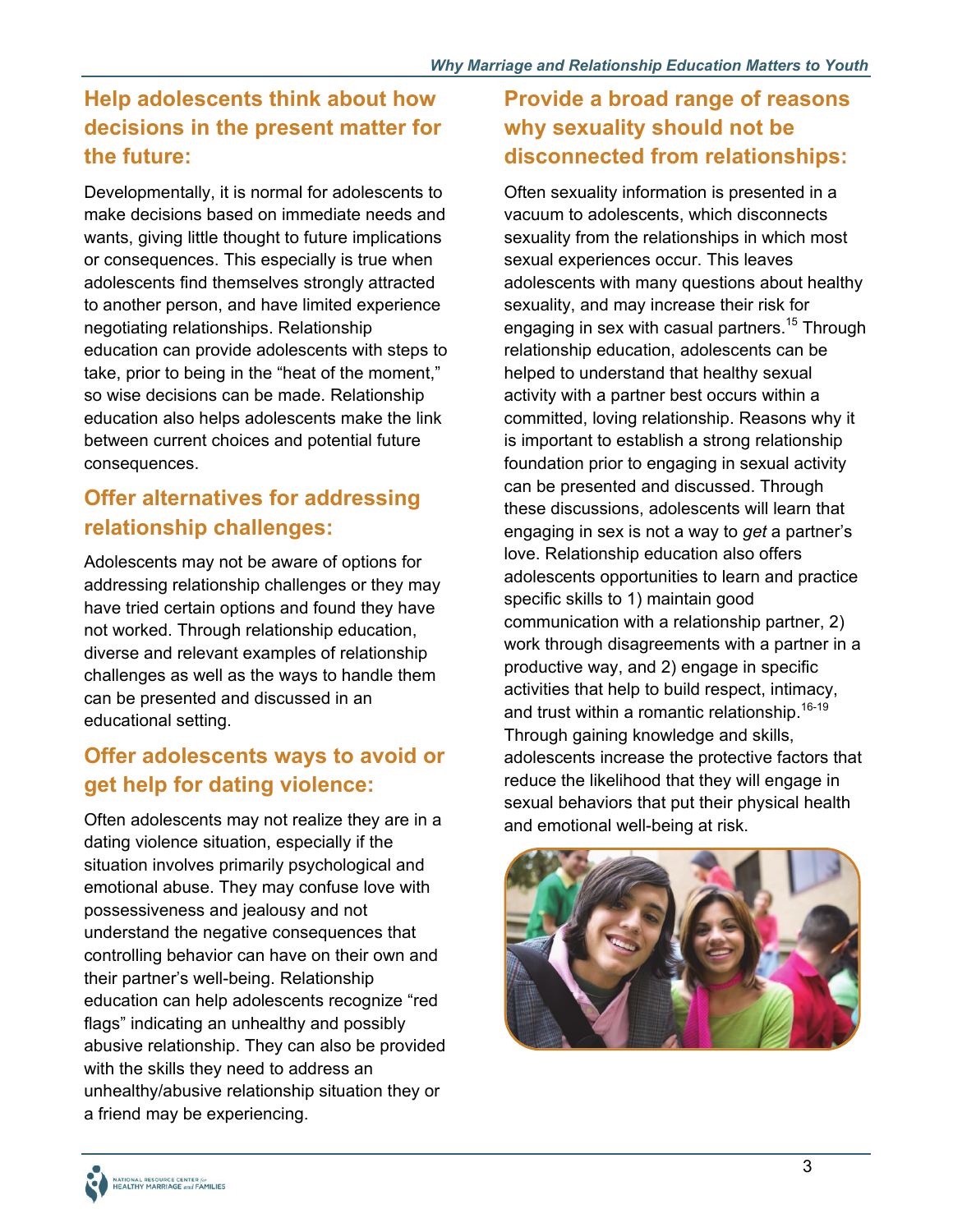## **Relationship Education Reinforces Positive and Challenges Negative Relationship Models**

models.<sup>20</sup> The foundation for romantic relationships begins with models experienced and observed in childhood. Thus, adolescents' relationships with parents and guardians; adolescents' observations of the romantic relationships of their parents and other significant adults or peers; and adolescents' understanding of romantic relationships as portrayed in media inform the beliefs adolescents have about what romantic relationships should be like. Adolescents vary in the models they have for romantic relationships and in the extent to which they internalize positive or negative

**Relationship education can offer adolescents the tools they need to distinguish healthy and unhealthy models and to engage in interpersonal behaviors that help them build and maintain the healthy relationship patterns they carry forward into adulthood.** 

## **Offer new perspectives on what makes relationships healthy versus unhealthy:**

Many adolescents will benefit from concrete, "real-life" examples that help them compare and contrast healthy and unhealthy relationships. They need opportunities to ask questions about what makes certain beliefs or behaviors healthy and unhealthy. Ways to accomplish this include using examples of relationships from adolescents' own experiences and from popular sources (e.g., movies, novels, or high profile individuals that illustrate healthy and unhealthy relationship patterns). Using activities that provide key information about what makes

relationships healthy or unhealthy combined with the opportunity to apply the information to their own lives should help adolescents gain clarity about how to judge relationship health.

#### **Help youth focus on the benefits of healthy relationships:**

When youth do not have positive relationship models, they not only are unlikely to have a clear understanding of what healthy relationships look like, they are also unlikely to appreciate how healthy relationships can be beneficial. Through relationship education, adolescents can learn the different ways that healthy relationships foster physical and mental health, support educational and career aspirations, and enhance quality of life. Helping adolescents to see how a relationship with a caring, respectful partner facilitates their own healthy development and helps them pursue important goals can make them more willing to end unhealthy relationships and seek more fulfilling ones.

#### **Increase critical knowledge and skills including interpersonal communication, goal setting, and decision-making skills that enhance health:**

Healthy relationships are part of overall health and can be supported through helping adolescents develop a strong interpersonal skill set.<sup>21</sup> Through relationship education, adolescents are provided new schemas for how healthy relationships function. They have opportunities through educational activities to learn and practice specific communication, decision-making, and goal-setting skills. To reinforce these skills, adolescents can be provided additional opportunities to apply the skills and reflect on their effectiveness.

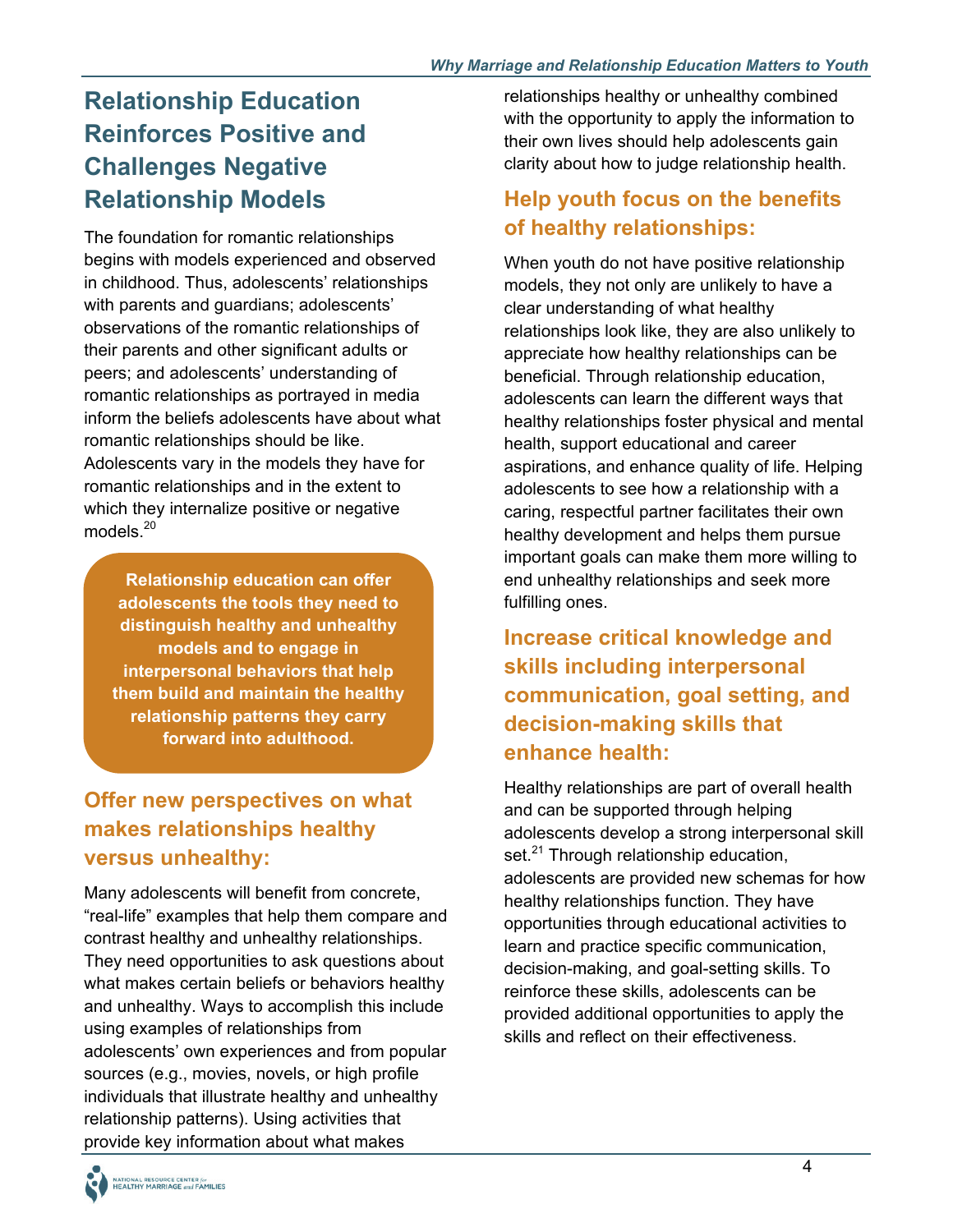**When introducing relationship education in programs targeting youth:** 

- **Ensure that handouts and other resources on the importance of healthy relationships are age appropriate for youth.**
- **Partner with community healthy marriage and relationship education programs to bring classes to your youth.**
- **Integrate relationship education skills into existing programming.**

# **Selecting the Best Resources, Partners, and Programs**

#### **Is the curriculum research- or evidence-based?**

Research-based curricula are those developed using information from current research addressing adolescent development and healthy relationship processes; evidence-based curricula are research-based and shown to be effective through rigorous evaluation. An effective relationship education curriculum should be relevant or adaptable for diverse populations (e.g., males/females, different ethnic backgrounds, different age groups) and in particular be effective for "vulnerable" populations (e.g., youth who have experienced past trauma). An effective relationship education curriculum should also address issues or concerns that are current for today's youth, so they can apply what they've learned to their everyday experiences.

#### **How will the lessons be implemented?**

Lessons are most effective when they are interactive and engaging for youth, and youth feel that their input is valued. A strong approach is to offer active-learning opportunities for youth through games, role plays, and other forms of creative expression, followed by time for the youth to process what they have learned, ask questions, and apply the material to their real lives.

#### **What is the context in which the program is to be implemented?**

When integrating in a school environment, make sure to obtain advance support from teachers, the principal, the superintendent, the school board, or others who need to approve or participate in implementation of relationship education within the school setting. Send information about the relationship lessons to parents/guardians in advance so they have opportunities to ask questions. When integrating healthy relationship education into a community setting, ask whether the organization has worked with youth in the past on the topic of relationship education. Find out how the community educators work with parents/guardians to inform them about the lesson content being taught to youth and whether they extend any educational opportunities for parents/guardians. Determine whether the facility where the community group offers the programming is conducive to youth engagement.

#### **What is the background and preparation of the educators?**

The educators should have background checks to ensure youth safety. They should also have past training and experience that has prepared them to work effectively with youth. Effective educators view youth as having potential to be developed rather than as problems to be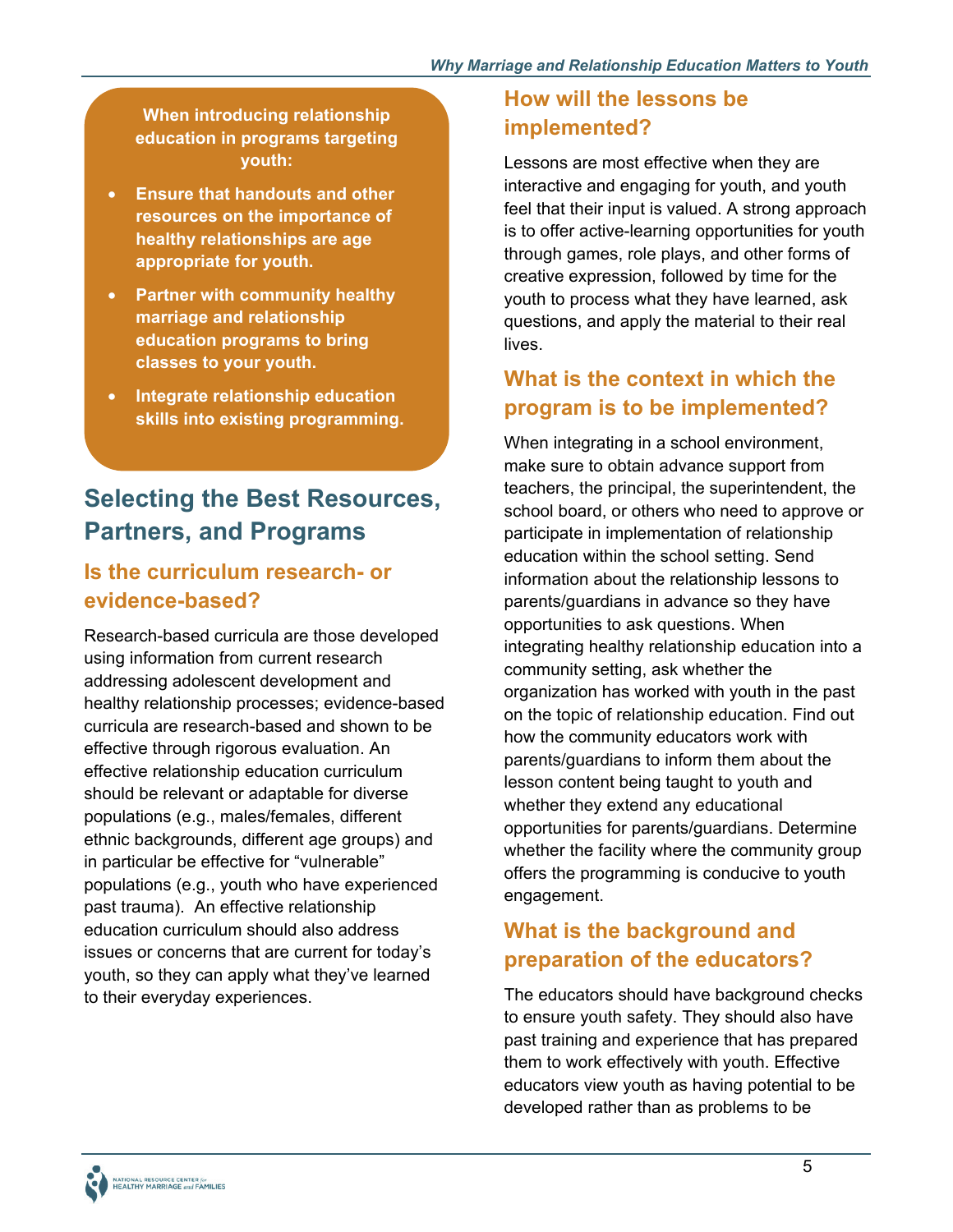#### *Why Marriage and Relationship Education Matters to Youth*



managed. Facilitators should be able to demonstrate the ability to build rapport with youth quickly and find it easy to talk with youth about sensitive and challenging topics. Prior to teaching a relationship education curriculum, facilitators should receive training on the lessons and have the opportunity to practice teaching the lessons before offering them to a youth audience.

#### **What do the youth bring to the education setting (their background and experiences)?**

Research shows different outcomes for youth with varying socio-economic status, race/ethnicity, and family structure backgrounds. Also important to consider is gender given that males and females receive different socializing messages about their roles and empowerment in romantic relationships. The extent of dating experience adolescents have and whether they are sexually active can also affect what they need and what they learn in relationship education classes. Finally, an important consideration is how adolescents' life circumstances, particularly traumatic experiences (e.g., physical or sexual abuse, neglect, family breakdown and loss, other forms of maltreatment) may affect how they react to relationship education material. When topics being covered link to negative experiences, adolescents may exhibit behaviors during educational sessions that suggest emotional discomfort or distress (e.g., increased fidgeting, engaging in disruptive behavior, crying).

Educators working with youth, particularly youth with multiple risk factors, should be apprised of the potential to invoke memories of past maltreatment and have a strategy for handling situations where a youth becomes distressed to ensure that additional supports are available to help the adolescent manage emotions and cope effectively.

#### **Suggested Resources**

**The Dibble Institute:** 

**The Dibble Institute is a nonprofit organization that provides educational resources to help youth create healthy romantic relationships. <http://www.dibbleinstitute.org/>**

**Centers for Disease Control and Prevention,** *Dating Matters Initiative***:** 

*Dating Matters* **provides a range of resources to help educate youth and adults about dating violence and to prevent teen dating violence. [www.cdc.gov/violenceprevention/dati](www.cdc.gov/violenceprevention/datingmatters/)  ngmatters/** 

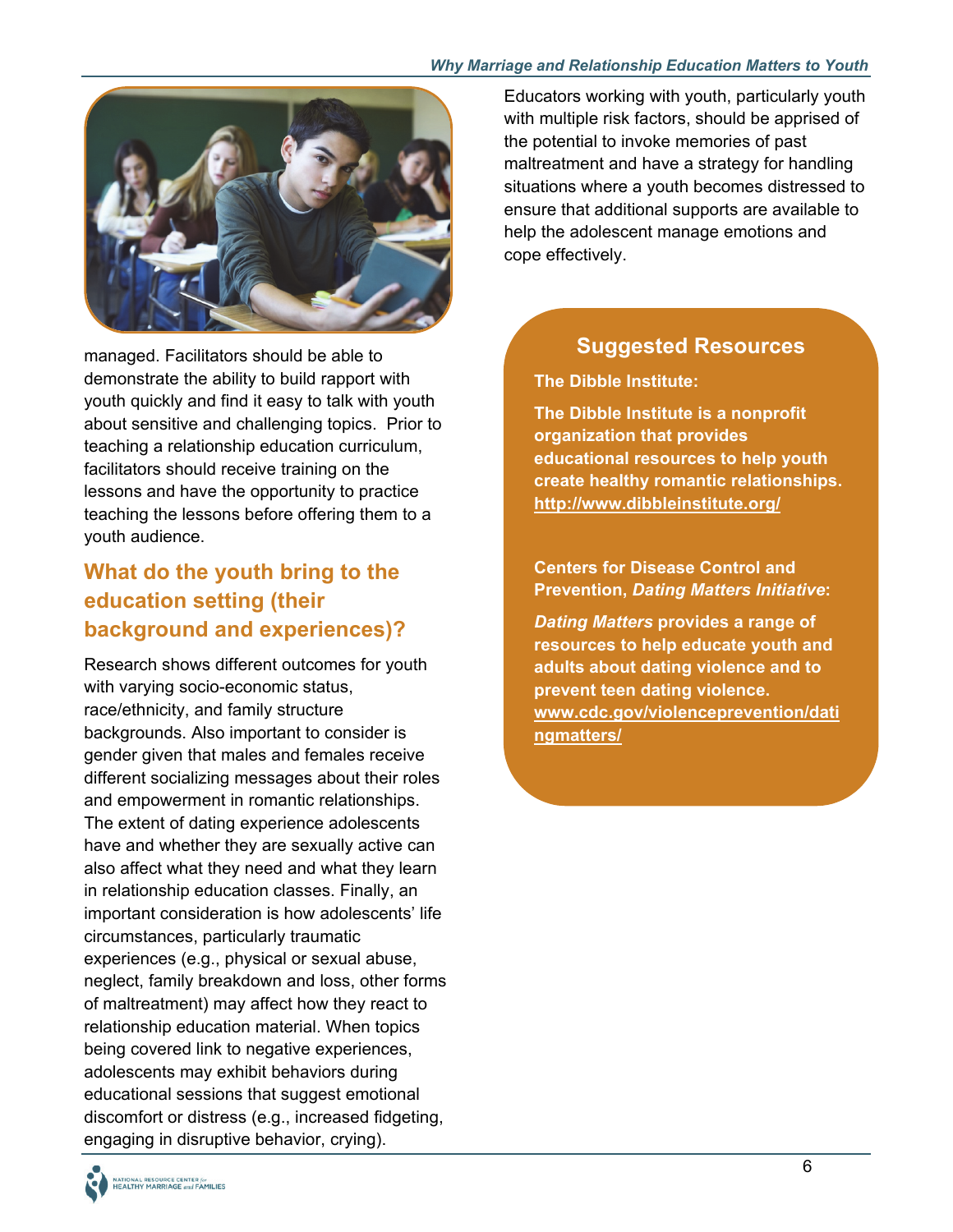## **Notes**

- <sup>1</sup> Kerpelman, J. L., Pittman, J. F., Saint-Eloi Cadely, H., Tuggle, F. J., Harrell-Levy, M. K., & Adler-Baeder, F. M. (in press). Identity and intimacy during adolescence: Connections among identity styles, romantic attachment and identity commitment. *Journal of Adolescence*. Retrieved from http://www.sciencedirect.com/science/article/pii/S01 40197112000474
- <sup>2</sup> Pittman, J. F., Kerpelman, J. L., Soto, J. B., & Adler-Baeder, F. M. (in press). Identity exploration in the dating domain: The role of attachment dimensions and parenting practices. *Journal of Adolescence*. Retrieved from http://www.sciencedirect.com/science/article/pii/S01 40197112000553
- $^3$  Furman, W., Ho, M. J., & Low, S. M. (2007). The rocky road of adolescent romantic experiences: Dating and adjustment. In R. C. Engels, M. Kerr, & H. Stattin (Eds.), *Friends, lovers and groups: Key relationships in adolescence* (pp. 61-80), New York, NY: John Wiley & Sons.
- 4 Fergus, S., Zimmerman, M. A., & Caldwell, C. H. (2007). Growth trajectories of sexual risk behavior in adolescence and young adulthood. *American Journal of Public Health, 97*(6), 1096-1101.
- $<sup>5</sup>$  Collins, W. A. (2003). More than myth: The</sup> developmental significance of romantic relationships during adolescence. *Journal of Research on Adolescence, 13*(1), 1-24.
- *sexual behavior: Theory, research, and practical*   $6$  Furman, W., & Shaffer, L. (2003). The role of romantic relationships in adolescent development. In P. Florsheim (Ed.), *Adolescent romantic relations and implications* (pp. 3-22). Mahwah, NJ: Lawrence Erlbaum Associates.
- $7$  See note 1 above.
- <sup>8</sup> Adler-Baeder, F., Kerpelman, J. L., Schramm, D. G., Higginbotham, B., & Paulk, A. (2007). The impact of relationship education on adolescents of diverse backgrounds. *Family Relations, 56*(3), 291-303.
- <sup>9</sup> Kerpelman, J. L., Pittman, J. F., Adler-Baeder, F., Stringer, K. J., Eryigit, S., Cadely, H. S., Harrell-Levy, M. K. (2010). What adolescents bring to and learn from relationships education classes: Does social address matter? *Journal of Couple and Relationship Therapy*, *9*(2), 95-112.

<sup>10</sup> See note 5 above.

- $11$  Kohler, P. K., Manhart, L. E., & Lafferty, W. E. (2008). Abstinence-only and comprehensive sex education and the initiation of sexual activity and teen pregnancy. *Journal of Adolescent Health, 42*(4)*,*  344-351.
- than one: Predictors of early sexual activity in <sup>12</sup> Price, M. N., & Hyde, J. S. (2009). When two isn't better adolescence using a cumulative risk model. *Journal of Youth and Adolescence, 38*(8), 1059–1071.
- <sup>13</sup> Foshee, V. A., Karriker-Jaffe, K. J., Reyes, H. L., Ennett, S. T., Suchindran, C., Bauman, K. E., & Benefield, T. S. (2008). What accounts for demographic differences in trajectories of adolescent dating violence? An examination of intrapersonal and contextual mediators. *Journal of Adolescent Health, 42*(6)*,* 596-604.
- 14 Knox, L., Lomonaco, C., & Alpert, E. (2009). Adolescent relationship violence. In C. Mitchell, & D. Anglin (Eds*.), Intimate partner violence: A health-based perspective* (pp. 511-530). New York, NY: Oxford University Press.
- 15 Manning, W. D., Giordano, P. C., Longmore, M. A. (2006). Hooking up: The relationship contexts of "non-relationship" sex. *Journal of Adolescent Research, 21*(5)*,* 459-483.
- <sup>16</sup> Gardner, S. P., & Boellaard, R. (2007). Does youth relationship education continue to work after a high school class? A longitudinal study. *Family Relations,56*(5), 490-500.
- 17 Gardner, S. P., Giese, K., & Parrott, S. M. (2004). Evaluation of the Connections: Relationships and Marriage curriculum. *Family Relations, 53*(5), 521- 527.
- <sup>18</sup> Kerpelman, J. L. (2007). Youth focused relationships and marriage education. *The Forum for Family and Consumer Issues, 12*(1). Retrieved from http://ncsu.edu/ffci/publications/2007/v12-n1-2007 spring/kerpelman/fa-7-kerpelman.php
- <sup>19</sup> Kerpelman, J. L., Pittman, J. F., Adler-Baeder, F., Eryigit, S., & Paulk, A. (2009). Evaluation of a statewide youth-focused relationships education curriculum. *Journal of Adolescence, 32*(6), 1359- 1370.

#### <sup>20</sup> See note 2 above.

21 Paulk, A., Pittman, J., Kerpelman, J., & Adler-Baeder, F. (2011). Associations between dimensions of security in romantic relationships and interpersonal competence among dating and non-dating high school adolescents. *Journal of Social and Personal Relationships, 28*(8), 1027-1047.